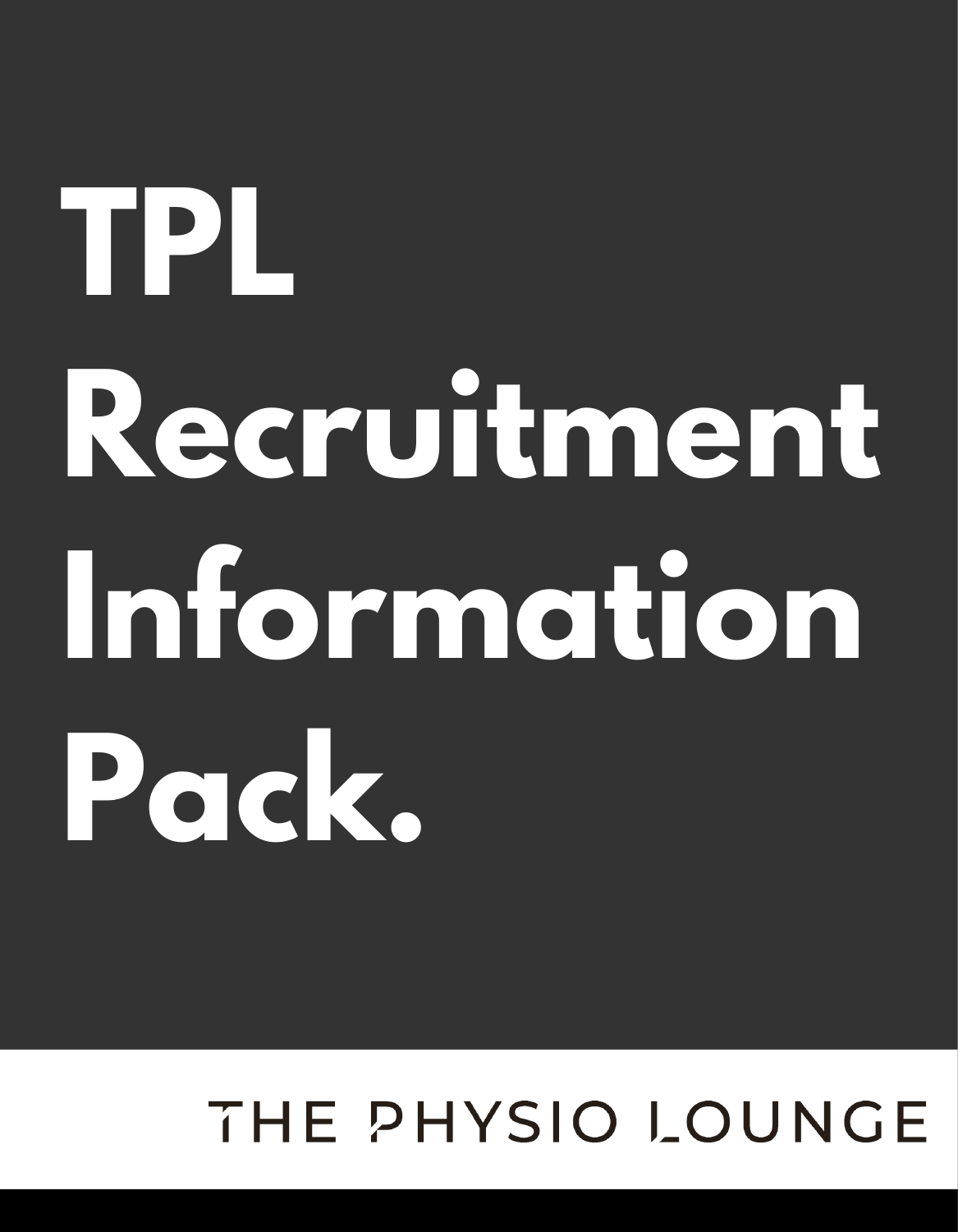**Job Role**: Senior Physiotherapist

**Contract**: Full or Part-Time Contract - hours to be agreed

**Salary:** Dependent on experience

lace/s of work but will be expected to be<br>ge across all of our clinics based in Manc<br>re Oaks, and Knowsley from time to time.<br>p. offer stage You may also cover a n appropriate.<br> **Screen.**<br> **Screen. Location:** You will be assigned to one or two of our clinics as your main place/s of work but will be expected to be flexible and provide coverage across all of our clinics based in Manchester, Warrington, Cheshire Oaks, and Knowsley from time to time. This is discussed at the job offer stage. You may also cover a portion of our FCP contracts. This will be discussed further with you within a formal job offer if appropriate.

## THE PHYSIO LOUNGE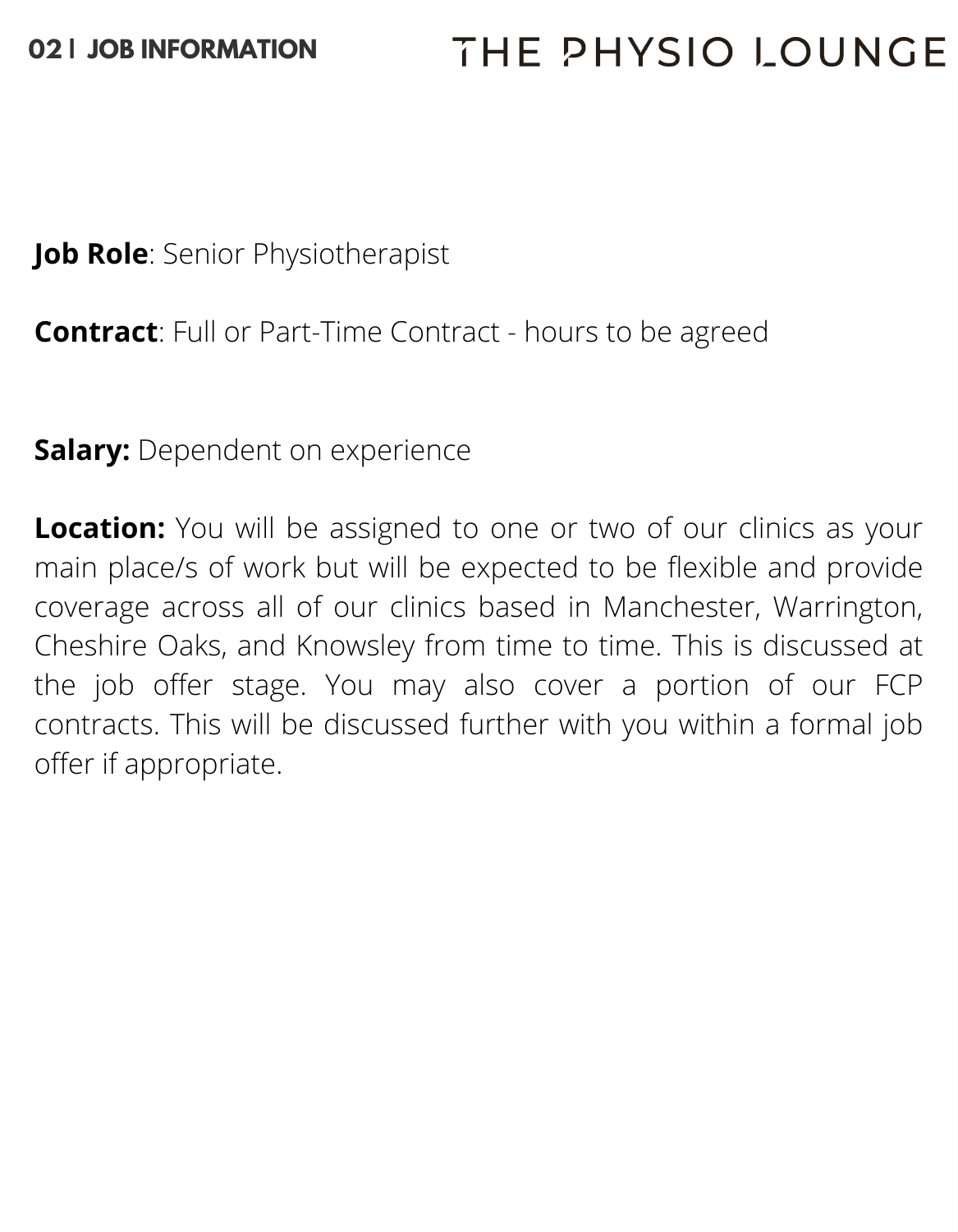### **JOB LOCATION INFORMATION**

- City centre location (Spinningfields area).
- 3 spacious Treatment rooms (one including gym equipment), highquality surroundings and equipment, and a reception area with Administration team.
- On-site coffee shop
- Kitchen facilities
- Nearby parking (paid) and Deansgate train station
- y parking (paid) and Deansgate train statior<br>Ir building perks such as Friday free drinks!<br>Warrington David Llovd Regular building perks such as Friday free drinks!

- On-site club room with bar and restaurant
- **Staff Kitchen facilities**
- Comfortable treatment rooms (located next to Gym floor)
- Free on-site parking
- 10% discount in club room on food and drink
- Located within prestigious leisure centre
- ed within prestigious leisure centre<br>ure centre equipment and facilities can b<br>ir personal use (indoor & outdoor swimm All leisure centre equipment and facilities can be used with patients and for personal use (indoor & outdoor swimming pool, 3G pitch,

tennis courts, gym equipment)

### **Manchester**

### **Warrington David Lloyd**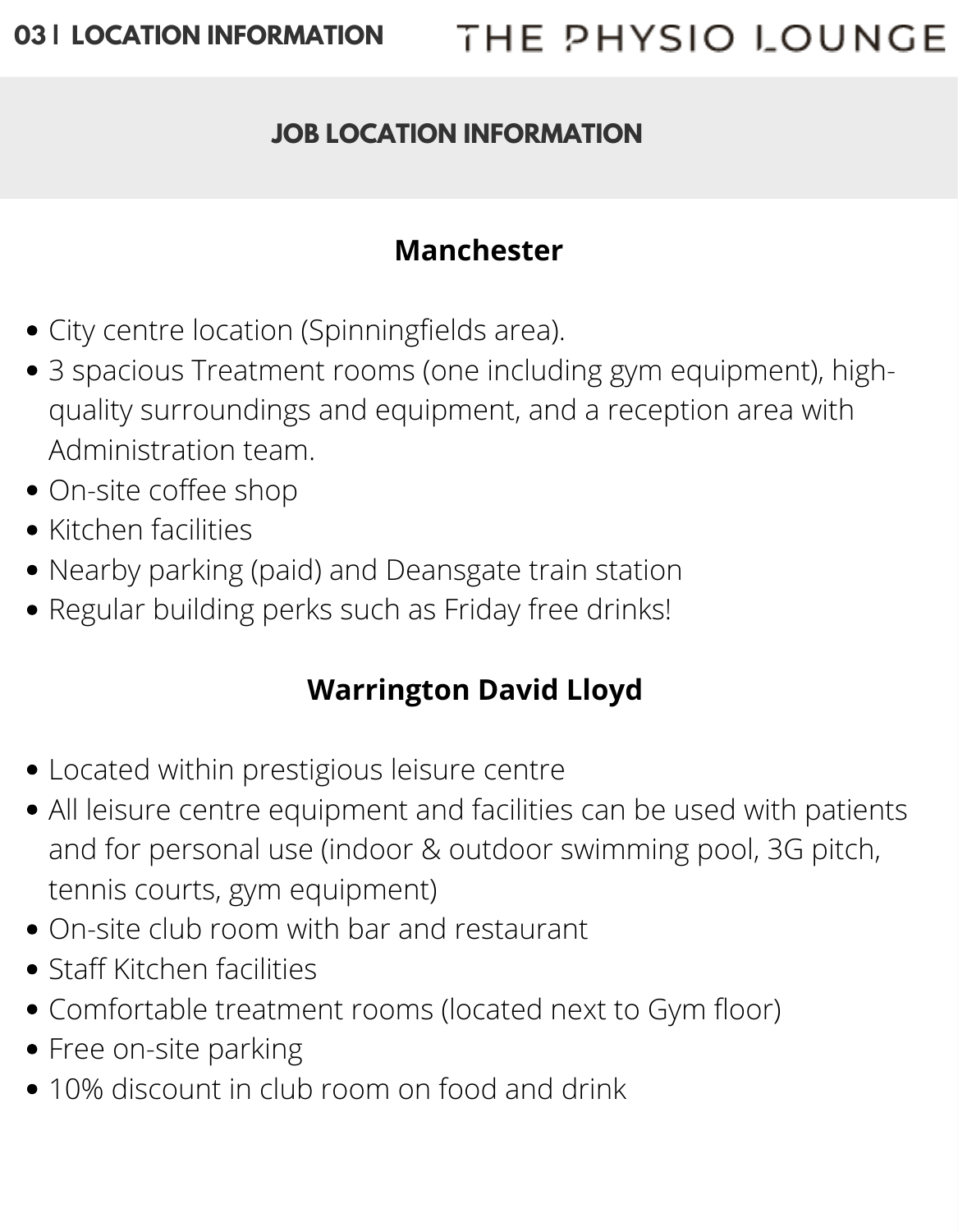### **JOB LOCATION INFORMATION**

- Located within United Utilities Head office site
- 1 treatment room within staff gym
- On-site cafe and large food hall.
- Staff Kitchen facilities
- Free on-site parking
- Free use of gym with patients and personal use

- **Formally David Lloyd<br>Located within prestigious leisure centre**
- and for personal use (indoor & outdoor swimming pool, 3G pitch,<br>tennis courts, gym equipment)<br>On-site club room with bar and restaurant<br>Staff Kitchen fasilities All leisure centre equipment and facilities can be used with patients tennis courts, gym equipment)
- On-site club room with bar and restaurant
- Staff Kitchen facilities  $\bullet$
- Comfortable treatment room (located next to Gym floor)
- Free on-site parking  $\bullet$
- 10% discount in club room on food and drink

### **Warrington- United Utilities**

### **Knowsley David Lloyd**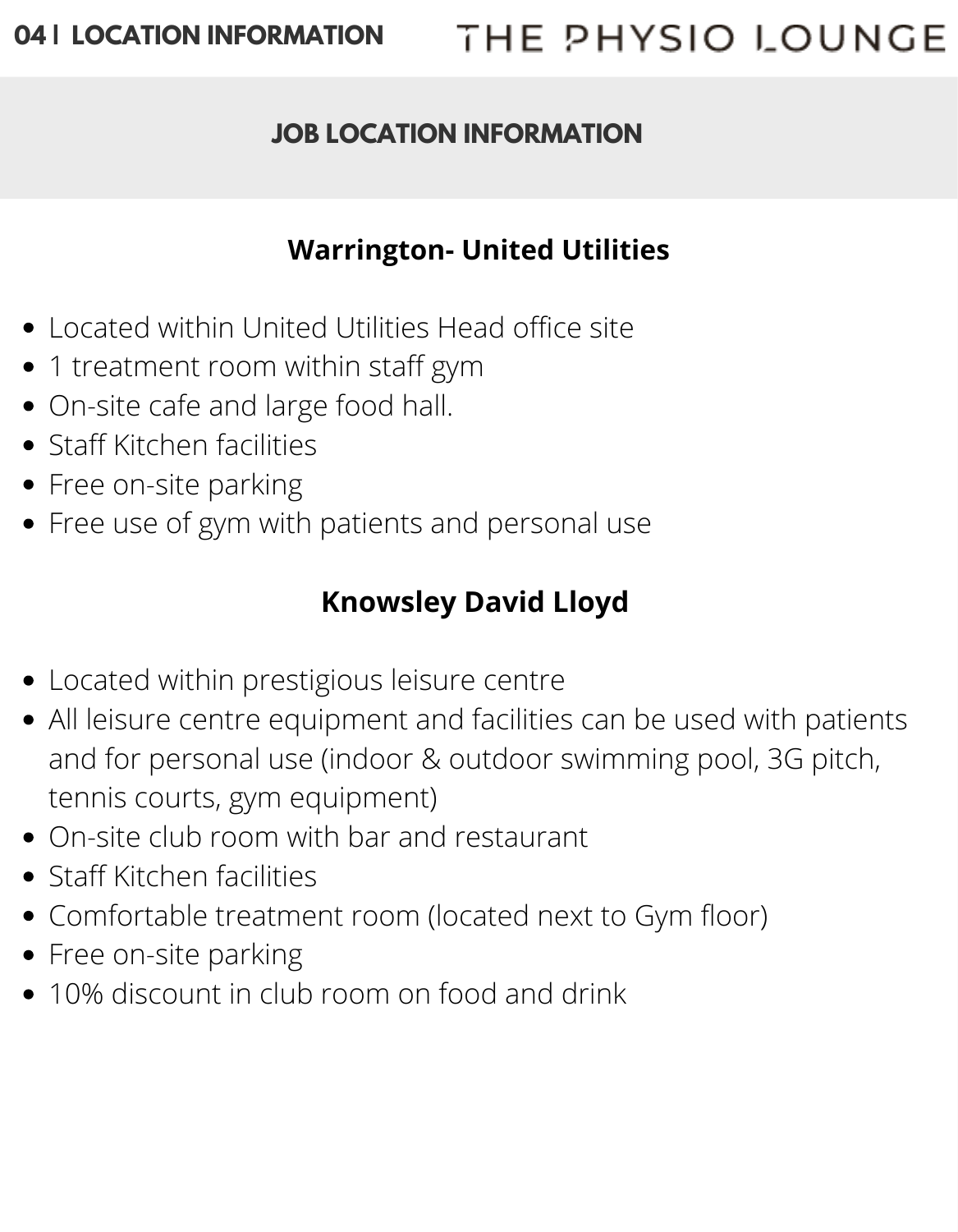### **JOB LOCATION INFORMATION**

### **Cheshire Oaks David Lloyd**

- Located within a prestigious leisure centre
- All leisure centre equipment and facilities can be used with patients and for personal use (indoor & outdoor swimming pool, 3G pitch, tennis courts, gym equipment)
- On-site club room with bar and restaurant
- Staff Kitchen facilities
- Comfortable treatment room (located next on gre<br>main reception)<br>Free on-site parking<br>10% discount in club room on food and drink Comfortable treatment room (located next on ground level near the main reception)
- Free on-site parking
-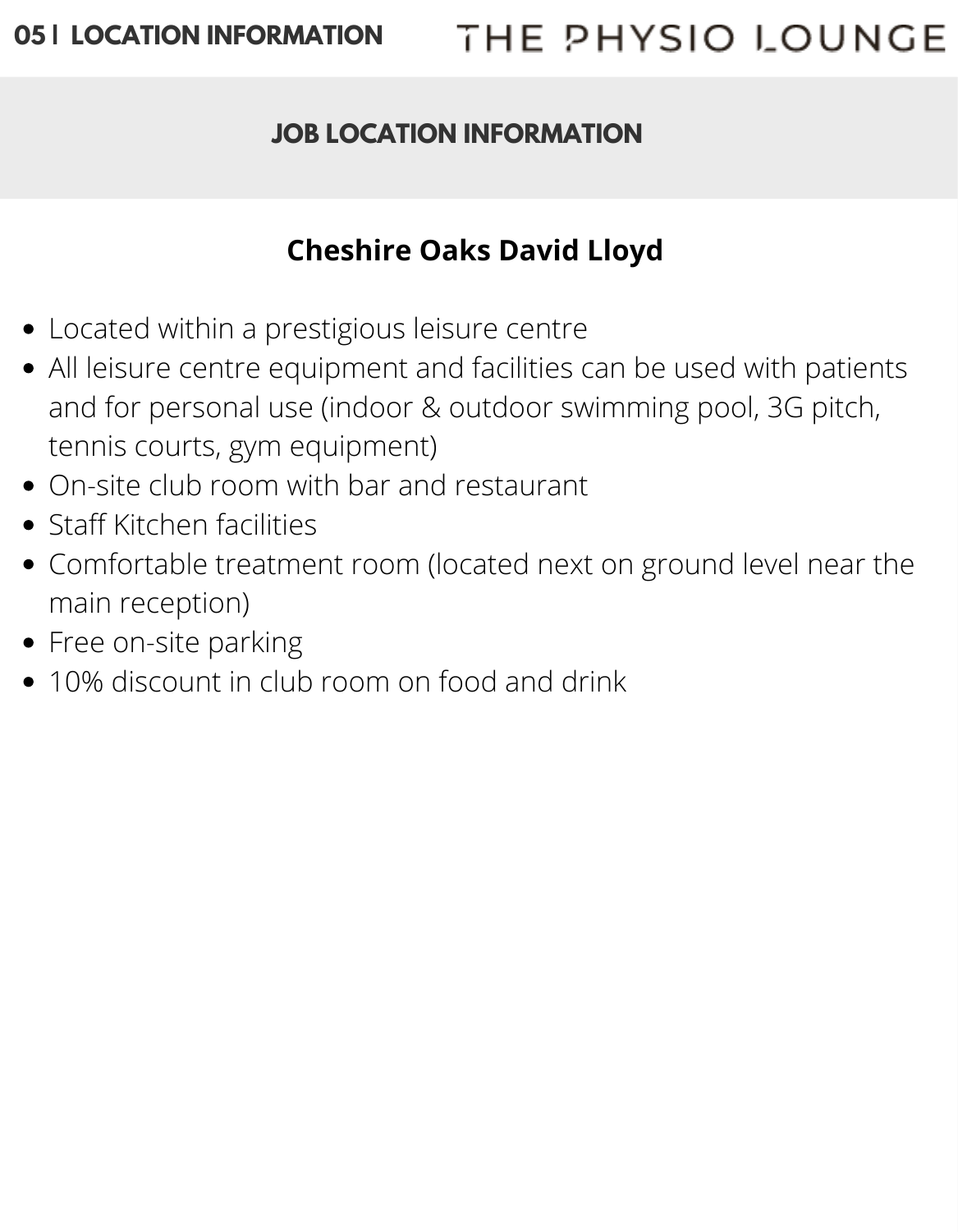### **JOB DESCRIPTION - SENIOR PHYSIOTHERAPIST**

At The Physio Lounge you will be in comfortable working environments, which include extensive and high-quality equipment. Our clinics have access to high-class facilities including Hydrotherapy resources and ample Gym rehab equipment.

re you won't get bored of seeing the same injuri<sub>t</sub><br>tunity to carry out home visits, Hydrotherapy rel<br>rehabilitation sessions giving variety to yo You will work with a range of patients including private paying patients with sporting injuries, post-operative, general common injuries, and complex trauma patients. You will have opportunities to treat a variety of patients on a daily basis. We don't work with whiplash insurance companies so you can be sure you won't get bored of seeing the same injuries. You will have the opportunity to carry out home visits, Hydrotherapy rehabilitation, and gym rehabilitation sessions giving variety to your day.

ging, and rewarding. We difderstand the impt<br>he writing of reports, therefore ensure our the<br>hutes admin slots throughout the day (full-time<br>rapists to keep on top of all administration, lea A day in the life of a Physiotherapist at The Physio Lounge is varied, challenging, and rewarding. We understand the importance of note keeping and the writing of reports, therefore ensure our therapists are given 2x30 minutes admin slots throughout the day (full-timers). This allows our therapists to keep on top of all administration, leaving the treatment sessions to be focused on the patient.

Some days you will work autonomously in a clinic with remote support from Senior Physio's and other team members, and other days you will work with other Physiotherapists, collaborating on patient's diagnosis and treatment.

You will also attend sporting events for promotional activities such as running events providing injury prevention advice and massages. These are really fun days out of the clinic!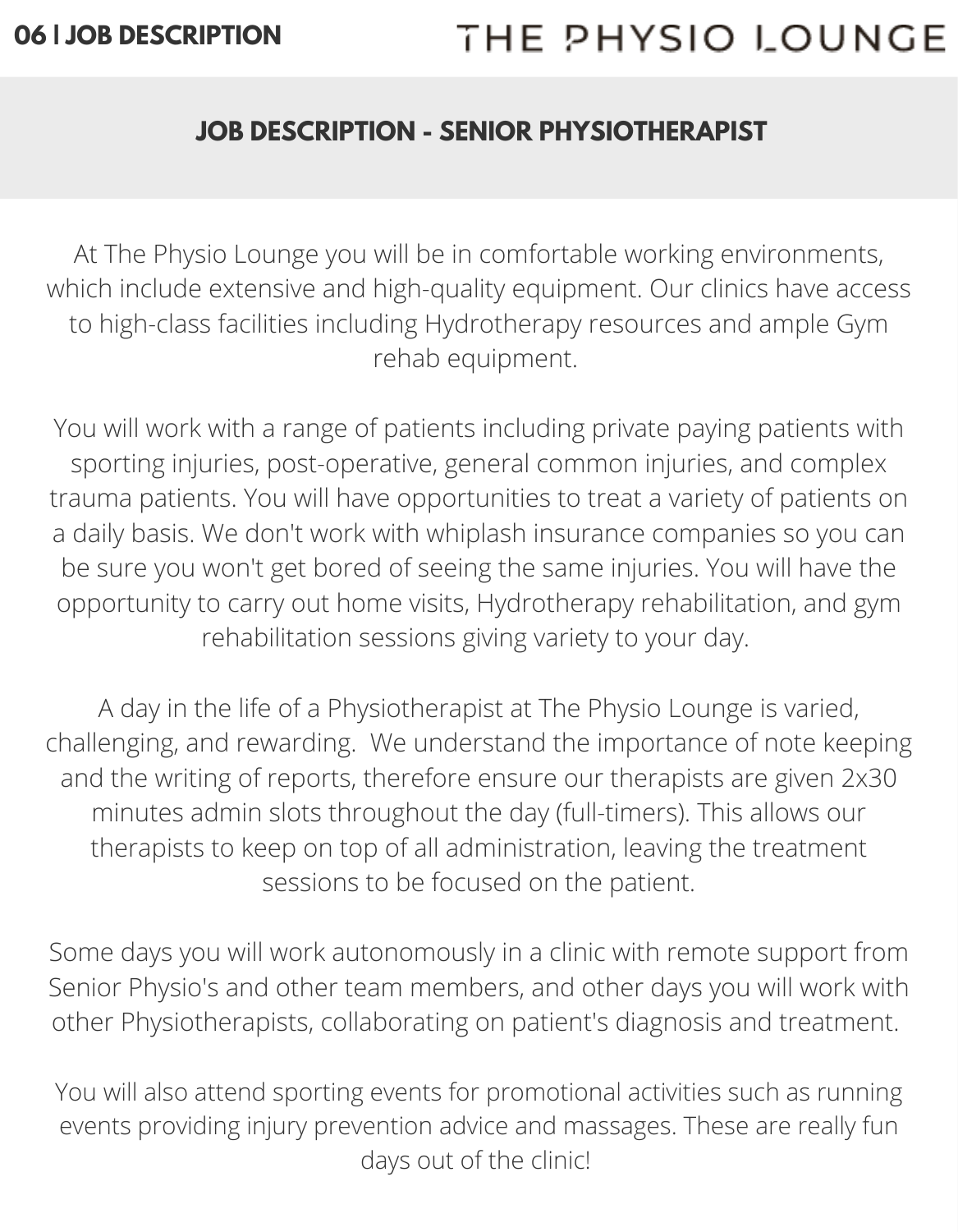### **JOB DESCRIPTION - SENIOR PHYSIOTHERAPIST**

### **The Role**

### **What you will own & improve:**

**Posture** 3. Participate and own activities to further develop own 2. Maintain up-to-date physiotherapy records in line with professional standards.

1. Working as an autonomous practitioner in providing physiotherapy assessments and treatments and goal setting to own caseload of patients.

# **Sou already know:**<br>Who liaise with other health care professing **What you already know:**

development and other service developments.

1. How to liaise with other health care professionals, carers, and relatives to provide education and training as required.

2. Monitor, evaluate and modify treatment in order to measure progress and ensure the effectiveness of intervention.

3.Work as a lone practitioner supporting Junior Therapists where required.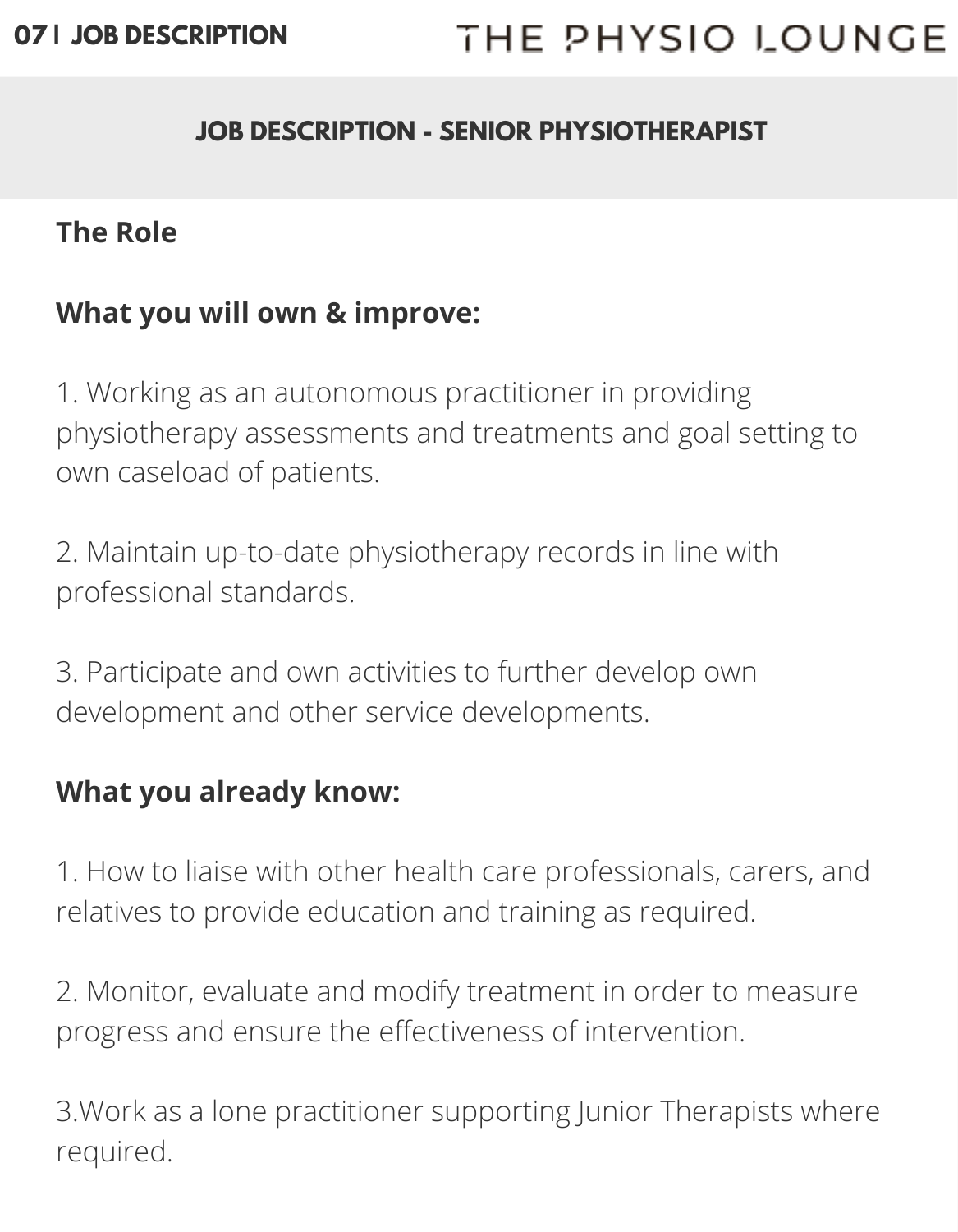### **What you will learn:**

How to provide elite physiotherapy services within a private practice setting to the general public.

How to develop your physiotherapy skills to strive to become a Specialist/Lead Physiotherapist.

# **Postal Serves Serves Serves Serves Serves Serves Serves Serves Serves Serves Serves Serves Serves Serves Serves How success is measured:**

**Scholars**<br>
Scholars and Case Studies<br>
Scholars and Case Studies Peer Reviews and Case Studies

How to manage complex trauma patients and other patients outside of your current training with ongoing treatment plans, and liaising with other MDT members.

Regular Performance Coaching

### Key Performance Indicator (KPI) Tracking

The above is not an exhaustive list of the job role but an overview. For more details speak to your hiring manager.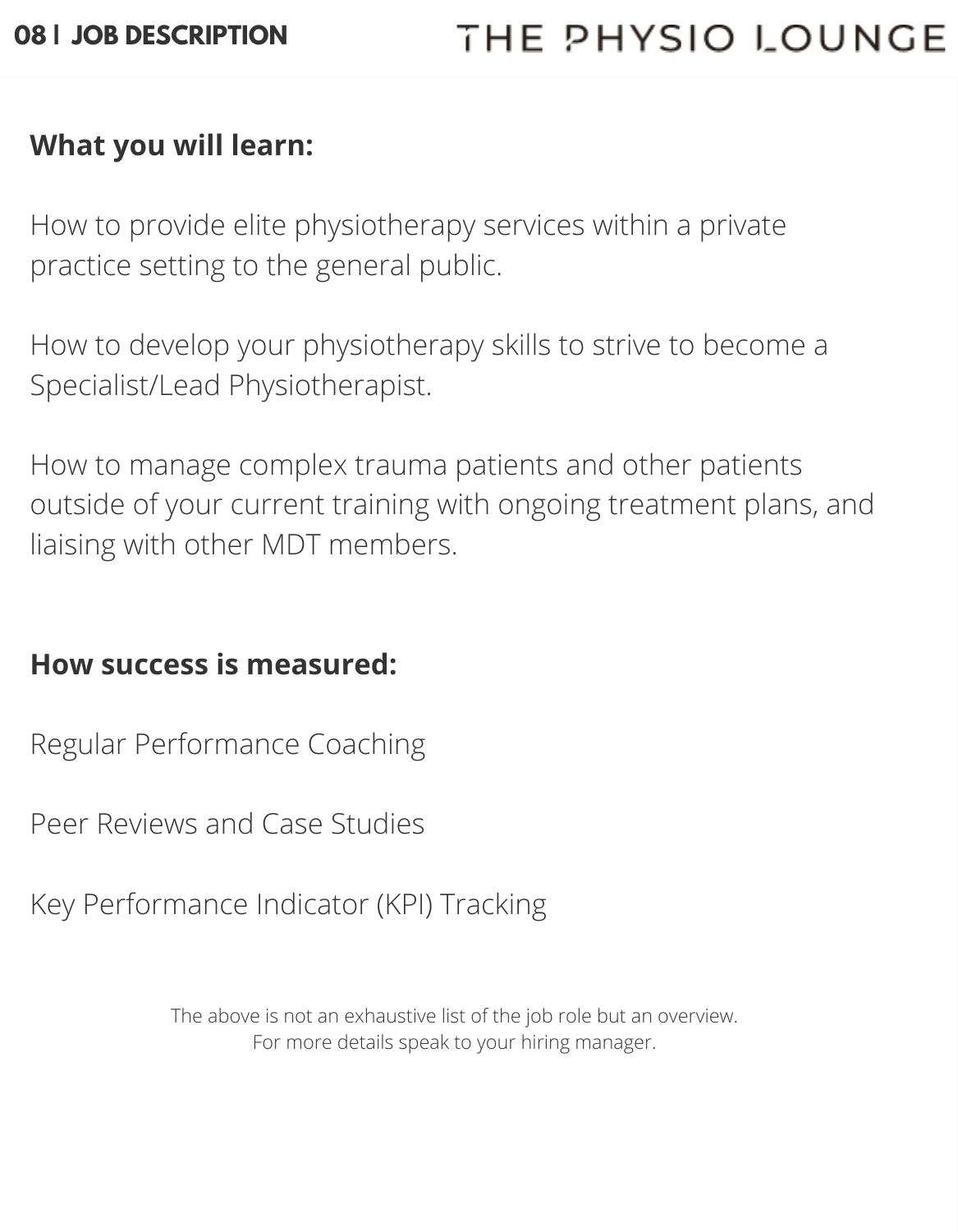### **CAREER PROGRESSION PATHWAY**

We provide the following career path for our Physiotherapists:

1. Junior Physiotherapist (Under 3 years MSK experience) - £25,000- £32,000

d Physiotherapist/ Specialist Physiotherapi<br>**Propile Specialist**<br> 3. Lead Physiotherapist/ Specialist Physiotherapist - £36,000- £44,000

ctice Owner (Franchisee) £50,000 + 4. Practice Owner (Franchisee) £50,000 +

2. Senior Physiotherapist (More than 3 years MSK experience) - £32,000-£36,000

There may be future opportunities for the following as the business grows:

5. Multiple Practice Owner (Franchisee) £50,000 +

All of the above will include a yearly pay review based on national living wage and personal performance.

We may also run a yearly Bonus Scheme based on personal and business performance resulting in a percentage bonus of current salary.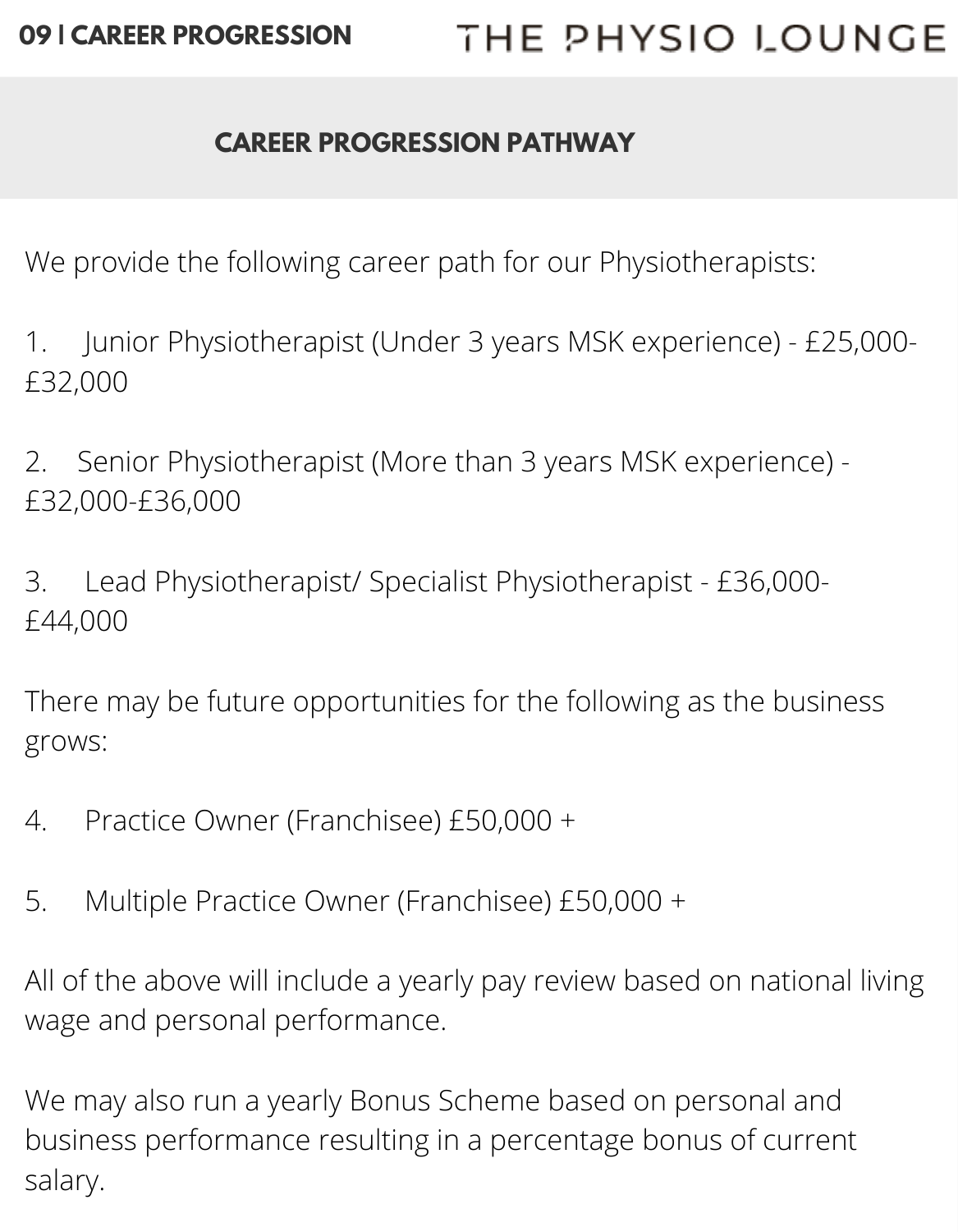### **CULTURE & VALUES**

Culture is a HUGE part of what makes us successful as a team and a player in the private sector. Joining TPL you don't only become part of an amazing highly trained professional team but you will become part of a family.

members work together to develop and grow the business and<br>themselves. We reward passion, performance, and loyalty by<br>sharing business success in the form of salary, job progression,<br>harijess rese*s*rition, and statituals As a family-run business, our employees are the core, which is why we ensure everyone is consulted in large business decisions and we collaborate with the team to gather valued opinions. All team themselves. We reward passion, performance, and loyalty by sharing business success in the form of salary, job progression, bonuses, recognition, and gratitude.

# **Screen.**<br>Screen.com<br>Screen.com<br>Screen.com **Our Core Values:**

**We are here to give hope To enrich lives. To improve quality of life. To ensure goals become reality.**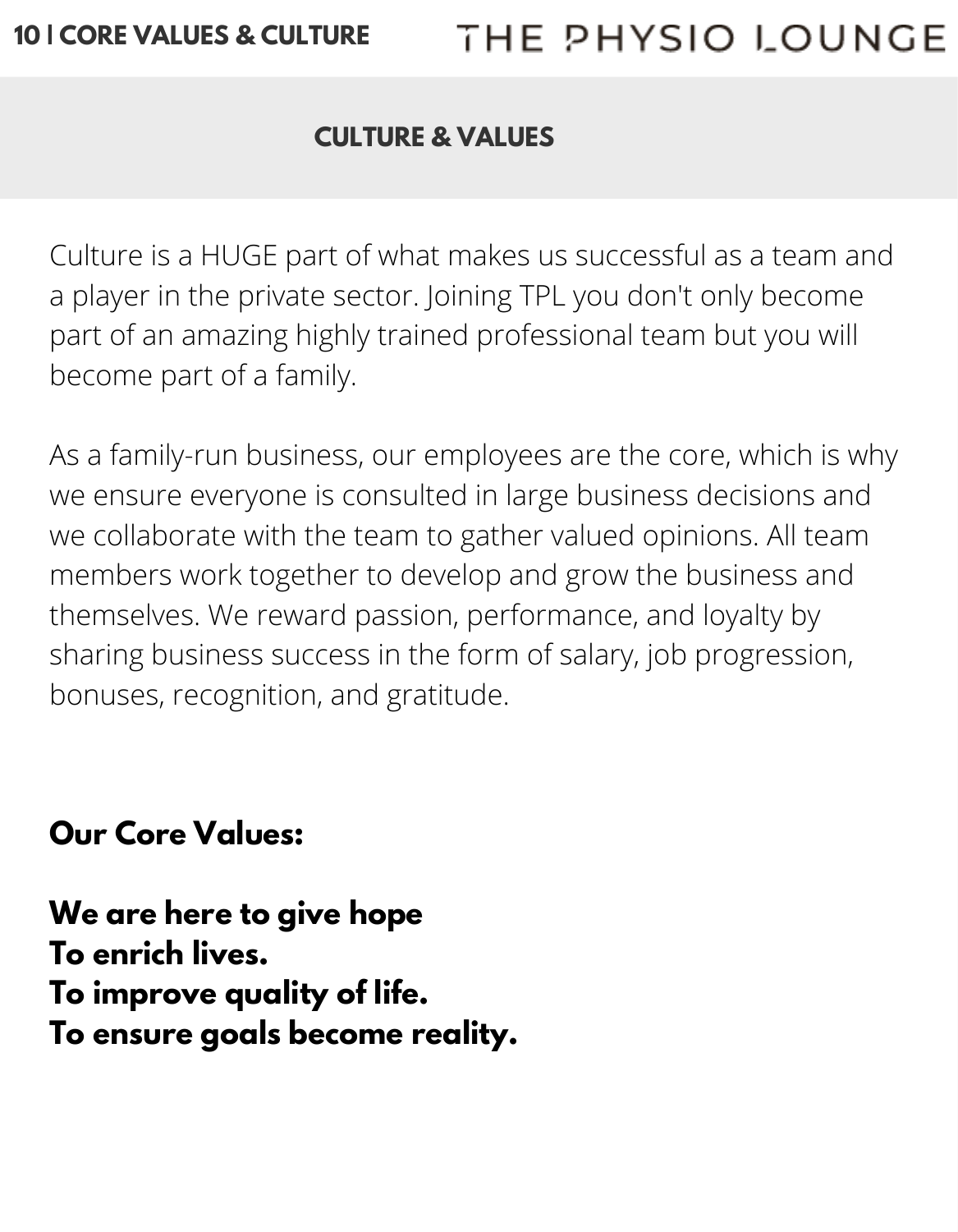How we deliver these values:

We redefine expectations.

First for ourselves, then for our clients.

Because we care.

Because "good enough" isn't.

Because what we do defines who we are.

We believe our soul is our people.

ie who are accountable for everydring they<br>le who value-add to our culture with a posi<br>do attitude.<br>le who are considerate, thoughtful and hel People who value-add to our culture with a positive, pro-active and can-do attitude.

People who believe in themselves and each other.

People who are always honest.

trive to constantly provide the right soluti<br>quest to reach optimal health with best-i We strive to constantly provide the right solutions for our clients, in their quest to reach optimal health with best-in-class options.

People who are accountable for everything they do.

People who are considerate, thoughtful and helpful to those around them.

We respect that the whole is more than the sum of its parts, and more effective than the individual. We collaborate to deliver exceptional clinical care. With an attitude of gratitude we will listen, respect and reflect on feedback received from others. We are enthusiastic about and committed to our ongoing professional and personal learning.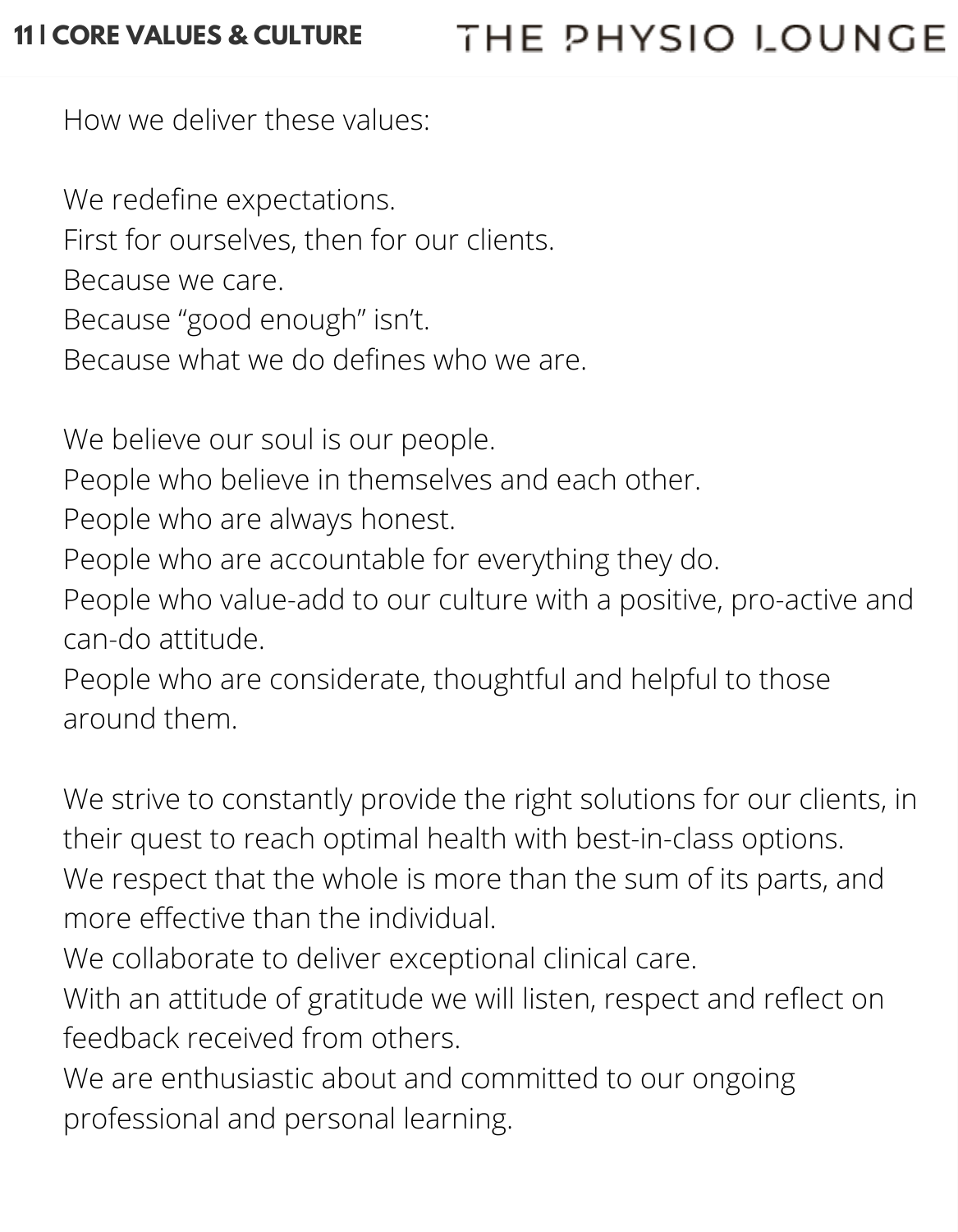#### **12 | LEARNING & DEVELOPMENT** THE PHYSIO LOUNGE

#### **LEARNING & DEVELOPMENT**

We recognize the importance of CPD and continuous learning and development within any role. This is why we provide the following activities to ensure Therapists are continuously learning and developing their skills:

**Posture** Regular peer reviews to ensure cross-skilling and identifying areas of development

Regular monthly in house CPD events with guest speakers

use interactive training platform to manage a<br>ng material<br>... In house interactive training platform to manage and store regular training material

Access to hundreds of CPD videos, blogs, and papers for further learning

Case study reviews with Senior and Principle Therapists

£500 contribution to TPL approved training courses (full time contract only)

Consideration of all training courses through training requests to management and support with full or partial funding

Support and flexibility with further education courses where needed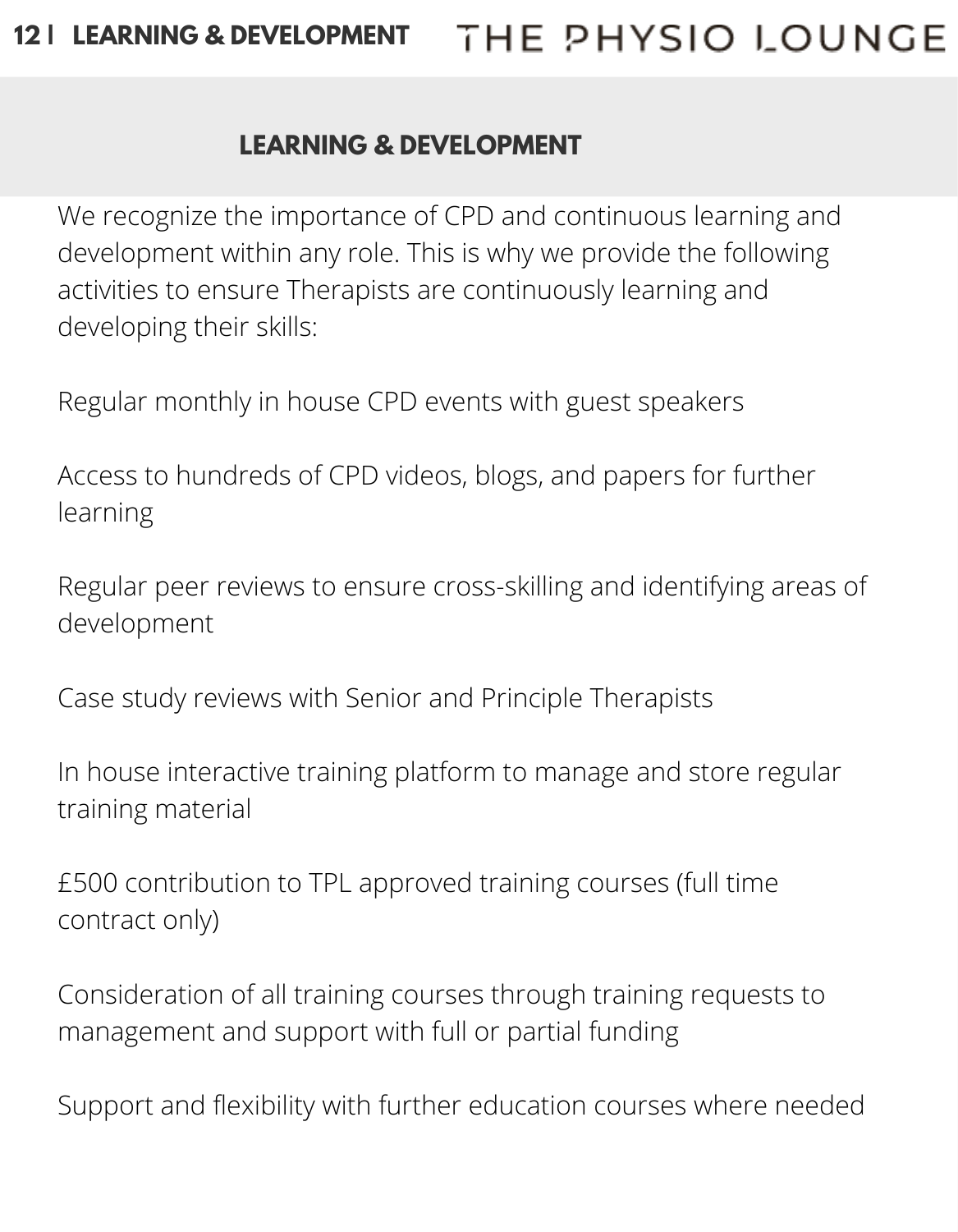### **13 | COMPANY BENEFITS**

## THE PHYSIO LOUNGE

#### **COMPANY BENEFITS**

- **25 Days plus Bank Holidays (pro rata)**
- **Private Health Insurance (Vitality)- full time contract only**
- **Free David Lloyd Gym Membership**
- **Annual Pay reviews**
- **Annual Performance-based Bonus Scheme**
- **Daily Administration time during clinical hours**
- Full administration and accounts team to allow<br>being a Physio<br>Monthly in house CPD sessions **Full administration and accounts team to allow you to focus on being a Physio**
- **Monthly in house CPD sessions**
- **Regular performance coaching**
- **Training and development**
- **Kegular pertormance coaching<br>Training and development<br>High-auglity rehab, treatment, and leisure fa High-quality rehab, treatment, and leisure facilities including use of full gym area, swimming pool, 3G pitches, and more.**
- **Varied caseload with minimal/zero whiplash patients**
- **Regular recognition and rewards such as vouchers and prizes**
- **Opportunity to attend large events such as health and fitness events for promotional activities**